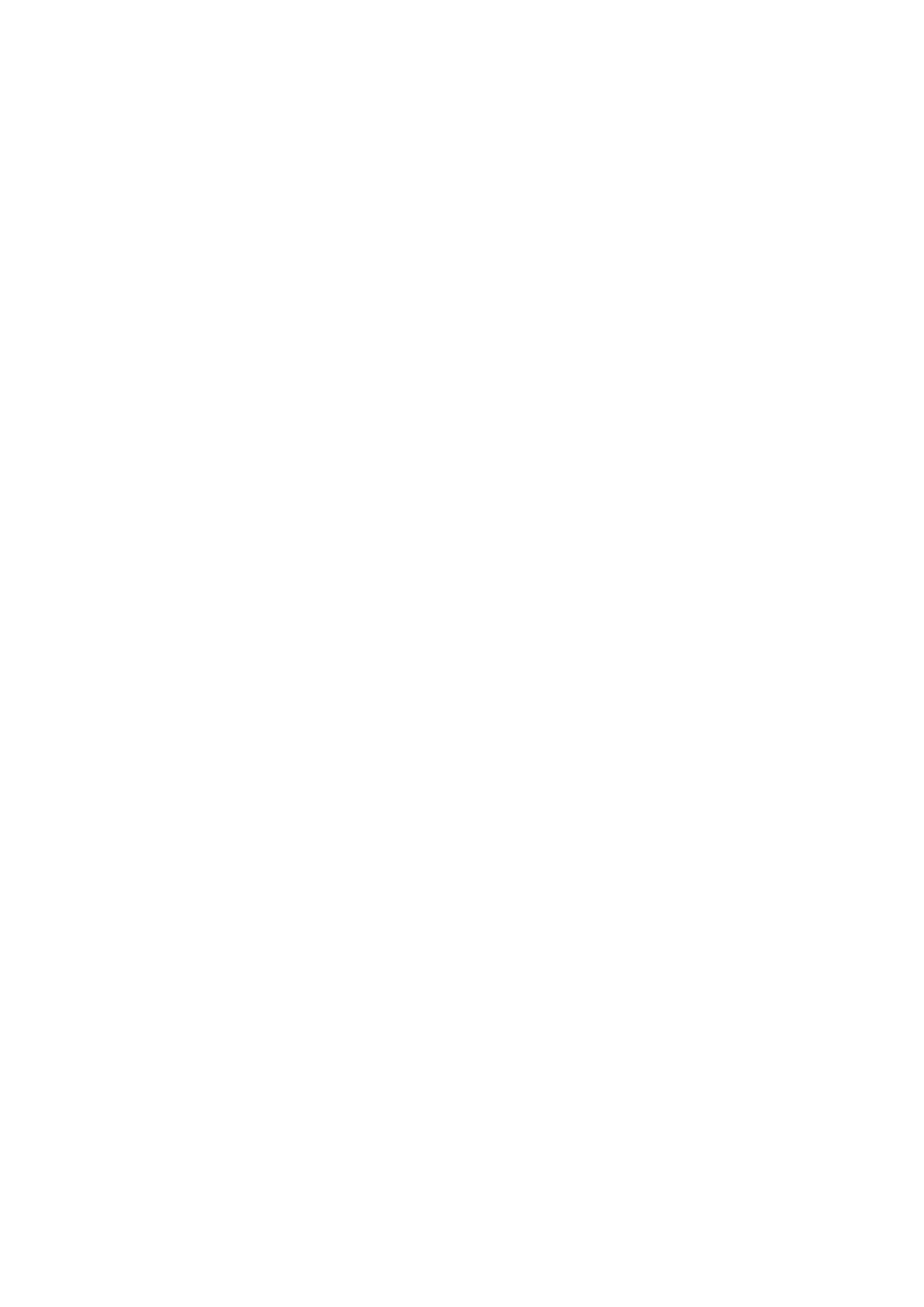## OULTON PARK SOLO PRACTICE PRACTICE - 2 LAP TIMES

|                | <b>Greg Gibson</b>    |
|----------------|-----------------------|
|                | START                 |
| 1              |                       |
| $\overline{2}$ | 2:44.726              |
| 3              | 2.45464               |
|                |                       |
|                |                       |
|                |                       |
|                |                       |
|                | <b>Harley Prebble</b> |
|                | <b>START</b>          |
| 1              |                       |
| $\overline{2}$ | 2:06.483              |
| 3              | 2:06.435              |
| 4              | 2:06.146              |

Lap Time

| lan Perks    |          |  |
|--------------|----------|--|
| <b>START</b> |          |  |
| 1            |          |  |
| 2            | 2:16.599 |  |
| 3            | 2:13.997 |  |
| 4            | 2:16.029 |  |
| 5            | 2:13.602 |  |

| Jack Worth    |            |
|---------------|------------|
| <b>START</b>  |            |
| 1             |            |
| $\mathcal{P}$ | 2:30.983   |
| 3             | $2.34$ 114 |
|               | 2:26.821   |

| James Hobson  |              |  |
|---------------|--------------|--|
|               | <b>START</b> |  |
| 1             |              |  |
| $\mathcal{P}$ | 2:15.172     |  |
| 3             | 2:14.587     |  |
| 4             | 2:13.256     |  |
| 5             | 2.14009      |  |

|   | James Topliss |
|---|---------------|
|   | <b>START</b>  |
|   |               |
| 2 | 2:41.465      |
| 3 | 2:44 080      |
| 4 | 2:41.826      |
|   |               |

## Jason Lamb **START**

28/09/2019 - 28/08/2019 / OULTON PARK

| Jim Hind     |
|--------------|
| <b>START</b> |
|              |
| 2:05.332     |
|              |

| Joe Woodward |          |  |
|--------------|----------|--|
| START        |          |  |
| 1            |          |  |
| 2            | 2:30.410 |  |
| 3            | 2:30.185 |  |
|              | 2:27.052 |  |

| Kevin Ellis   |          |  |
|---------------|----------|--|
| START         |          |  |
| 1             |          |  |
| $\mathcal{P}$ | 2:33.709 |  |
| 3             | 2:27.454 |  |
| 4             | 2:24.922 |  |

| Lewis Booth   |          |  |
|---------------|----------|--|
| START         |          |  |
| 1             |          |  |
| $\mathcal{P}$ | 2:21.826 |  |
| 3             | 2:19.219 |  |
| 4             | 2:17.127 |  |
| 5             | 2:17.115 |  |

| <b>Mason Johnson</b> |              |
|----------------------|--------------|
|                      | <b>START</b> |
|                      |              |
| 2                    | 2:47.938     |
| ว                    | 2:42.887     |

| Matthew Jones |          |  |
|---------------|----------|--|
| START         |          |  |
|               |          |  |
| 2             | 2:12.689 |  |
| 3             | 2.12715  |  |

| Matthew Lawson |  |
|----------------|--|
| <b>START</b>   |  |

| Lap | Time     |
|-----|----------|
|     |          |
| 2   | 2:27.002 |
|     |          |
| 3   | 2:24.518 |
|     | 2:25.098 |

| Norman Williamson |              |  |
|-------------------|--------------|--|
|                   | <b>START</b> |  |
|                   |              |  |
| 2                 | 2:29.422     |  |
|                   |              |  |

| Oliver Sweet |              |
|--------------|--------------|
|              | <b>START</b> |
|              |              |
| 2            | 2:44.643     |
| 3            | 2:41.168     |
|              | 2:41.319     |

| <b>Peter Thorne</b> |  |
|---------------------|--|
| <b>START</b>        |  |
|                     |  |

| <b>Phil Guillou</b> |          |  |
|---------------------|----------|--|
| START               |          |  |
| 1                   |          |  |
| 2                   | 2:35.745 |  |
| 3                   | 2:37.061 |  |
|                     | 2:27.849 |  |

| Philip Murden |              |  |
|---------------|--------------|--|
|               | <b>START</b> |  |
|               |              |  |
| 2             | 2:40.943     |  |

| Richard Harrison |              |  |
|------------------|--------------|--|
|                  | <b>START</b> |  |
| 1                |              |  |
| 2                | 2:18.327     |  |
| 3                | 2:16,425     |  |
| 4                | 2:15.437     |  |
| 5                | 2:15.069     |  |
|                  |              |  |

|   | Scott Wilson |
|---|--------------|
|   | <b>START</b> |
|   |              |
| 2 | 2:20.761     |

28/09/2019 - 09:05 / Page 2/3<br>NG Timing Team